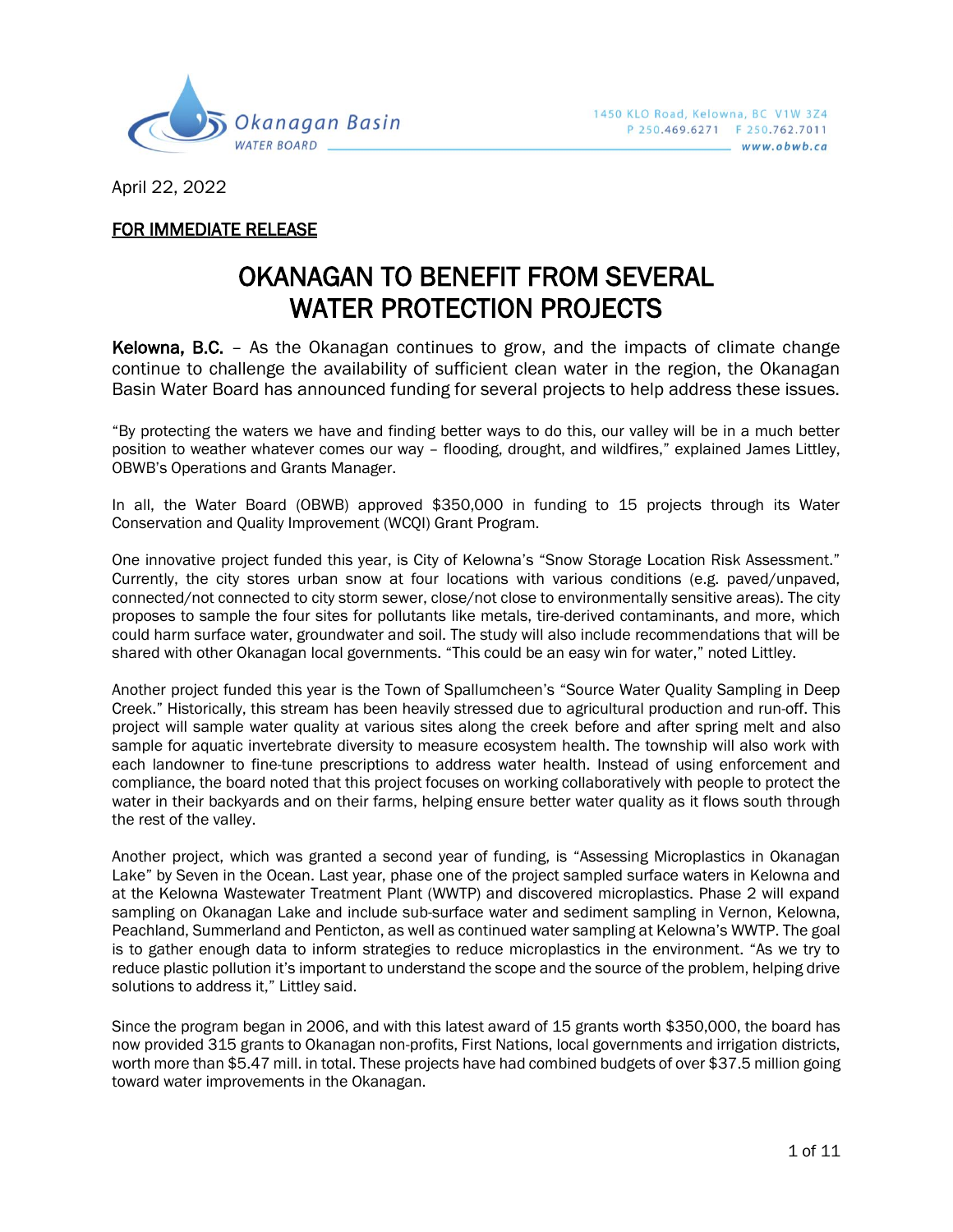For a full listing of this year's funded projects and more information on each, please see below. For more information on projects funded over the past 16 years, visit our WCQI database at https://www.obwb.ca/wcqi\_project/.

## -30-

MEDIA CONTACT: Corinne Jackson, OBWB – Communications Director Office: 250-469-6271 Mobile: 250-718-7249 E-mail: Corinne.Jackson@obwb.ca

## WATER CONSERVATION AND QUALITY IMPROVEMENT GRANT AWARDS – 2022

|        | Number of    | <b>Total Requested</b> | Total Available |
|--------|--------------|------------------------|-----------------|
|        | Applications |                        |                 |
| Totals | 15           | \$377,376              | \$350,000       |

| Organization                     | Project                                                                         | \$ Awarded      |
|----------------------------------|---------------------------------------------------------------------------------|-----------------|
| City of Kelowna                  | Snow Storage Location Risk Assessment                                           |                 |
|                                  |                                                                                 | \$12,800.00     |
| District of Lake Country         | Okanagan Lake Source Protection Plan                                            |                 |
|                                  |                                                                                 | \$30,000.00     |
| <b>Mission Creek Restoration</b> | Mission Creek Monitoring and Restoration Initiative                             |                 |
| Initiative                       |                                                                                 | \$26,500.00     |
| Okanagan Collaborative           | Developing the siwłk <sup>w</sup> (Water) Responsibility Plan                   |                 |
| <b>Conservation Program</b>      |                                                                                 | \$30,000.00     |
| Okanagan Collaborative           | Assessing wetland inundation patterns and climate                               |                 |
| <b>Conservation Program</b>      | vulnerability for policy                                                        | \$30,000.00     |
| Town of Oliver                   | Water Smart Ambassador - Building sustainable futures                           |                 |
|                                  | for community                                                                   | \$25,306.00     |
| <b>Okanagan Nation Alliance</b>  | nlux <sup>w</sup> lux <sup>w</sup> łcwix (lower Trout Creek) Restoration Year 1 |                 |
|                                  |                                                                                 | \$10,285.00     |
| <b>Okanagan Nation Alliance</b>  | Groundwater - stream exchange on alluvial fans of the                           |                 |
|                                  | Okanagan Valley - Phase 2                                                       | \$29,985.00     |
| Okanagan Similkameen             | Community engagement in riparian stewardship and                                |                 |
| Stewardship Society              | yellow flag iris management                                                     | \$20,000.00     |
| Regional District of Okanagan    | A Baseline Study of the Cryptosporidium levels in                               |                 |
| Similkameen                      | Okanagan Lake                                                                   | 13,500.00<br>\$ |
| Seven in the Ocean               | Phase II: Assessing Microplastics in Okanagan Lake                              |                 |
|                                  |                                                                                 | \$29,800.00     |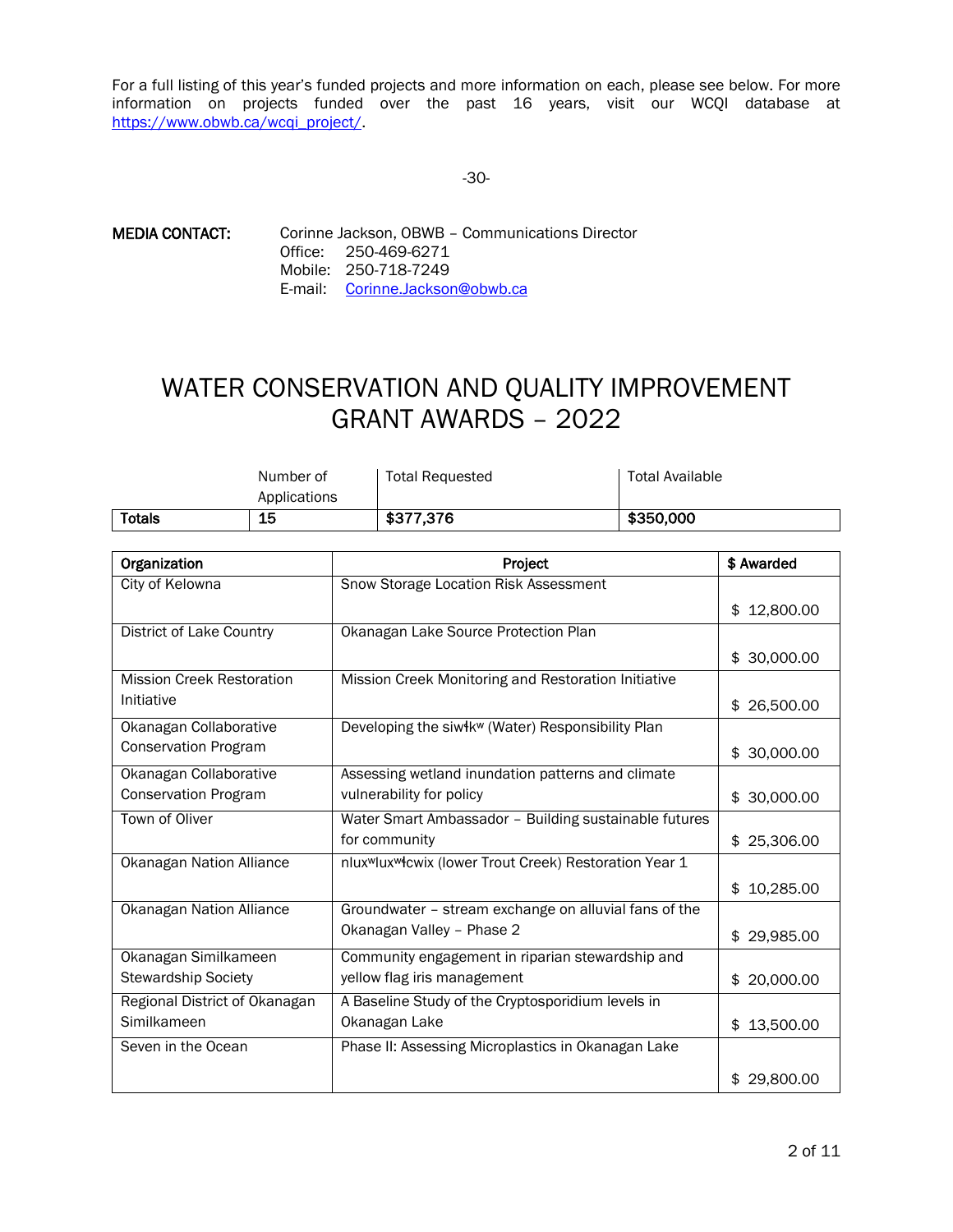| Township of Spallumcheen | Source Water Quality Sampling in Deep Creek    |                 |
|--------------------------|------------------------------------------------|-----------------|
|                          |                                                | \$22,824.00     |
| Sqilxw Apna Society      | N'sis'ooloxw Project and Recovery              |                 |
|                          |                                                | \$29,000.00     |
| District of Summerland   | Decommissioning of Eneas Dam Consequence Study |                 |
|                          |                                                | 20,000.00<br>\$ |
| District of Summerland   | Decommissioning of Tsuh Dam Consequence Study  |                 |
|                          |                                                | 20,000.00<br>\$ |
|                          |                                                |                 |
|                          | Total                                          | \$350,000.00    |

| <b>Project Title:</b> | Developing the siwik <sup>w</sup> (Water) Responsibility Plan                                                                                                                                                                                                                                                                                                                                                                                                                                                                                                                                                                                                                                                                                                                                                                                                                                                                                                                                                                                                                                                                                           |
|-----------------------|---------------------------------------------------------------------------------------------------------------------------------------------------------------------------------------------------------------------------------------------------------------------------------------------------------------------------------------------------------------------------------------------------------------------------------------------------------------------------------------------------------------------------------------------------------------------------------------------------------------------------------------------------------------------------------------------------------------------------------------------------------------------------------------------------------------------------------------------------------------------------------------------------------------------------------------------------------------------------------------------------------------------------------------------------------------------------------------------------------------------------------------------------------|
| Organization:         | OCCP (Okanagan Collaborative Conservation Program                                                                                                                                                                                                                                                                                                                                                                                                                                                                                                                                                                                                                                                                                                                                                                                                                                                                                                                                                                                                                                                                                                       |
| <b>Project Goals:</b> | The tkłúsxňítkw (Okanagan Lake) Responsibility Planning Initiative (OKLRPI) emerged in<br>response to the Okanagan Lake Foreshore Inventory and Mapping reports that identified<br>large scale loss of natural areas around the lake and has expanded to address cumulative<br>impacts of resource extraction activities in the Okanagan watershed and syilx territory. The<br>initiative's planning process has incorporated a syilx water responsibility planning<br>methodology that has created an ethical space where syilx and non-syilx partners can share<br>values and perspectives<br>for identifying solutions for social equality and greater environmental protection for the water<br>and the land. The initiative is co-led by OCCP, the Okanagan Nation Alliance, the Regional<br>District of Central Okanagan, the BC Ministry of Forests, Lands, Natural Resource Operations,<br>and Rural Development, and UBC. In 2022, the initiative will complete a series of workshops<br>and interviews to gather syilx and non-syilx perspectives and key actions for developing the<br>first siwłk <sup>w</sup> (Water) Responsibility Plan. |

| <b>Project Title:</b> | Assessing wetland inundation patterns and climate vulnerability for policy                                                                                                                                                                                                                                                                                                                                                                                                                                                                                                                                                                                                                                                                                                                                                                                                                                                                 |
|-----------------------|--------------------------------------------------------------------------------------------------------------------------------------------------------------------------------------------------------------------------------------------------------------------------------------------------------------------------------------------------------------------------------------------------------------------------------------------------------------------------------------------------------------------------------------------------------------------------------------------------------------------------------------------------------------------------------------------------------------------------------------------------------------------------------------------------------------------------------------------------------------------------------------------------------------------------------------------|
| Organization:         | Okanagan Collaborative Conservation Program                                                                                                                                                                                                                                                                                                                                                                                                                                                                                                                                                                                                                                                                                                                                                                                                                                                                                                |
| <b>Project Goals:</b> | This research and mapping project will use remote sensing data and climate change<br>modelling to enhance our understanding of wetland seasonal inundation patterns in the<br>Okanagan region. This information is currently lacking for individual wetlands in the<br>Okanagan and is critical to properly assess and prioritize conservation and restoration<br>efforts. By understanding how wetland inundation changes in response to climatic<br>conditions, future climate change impacts on<br>wetland and water body permanence can be inferred. Through an existing working<br>partnership of local governments, provincial agencies, indigenous communities, and UBC<br>researchers, this project will identify and prioritize the wetlands that are most likely to<br>withstand the impacts of climate change and exist over time and identify policies,<br>regulations and co-management agreements to protect these wetlands. |

| <b>Project Title:</b> | nlux <sup>w</sup> lux <sup>w</sup> łcwix (lower Trout Creek) Restoration Year 1                                                                                                                                                                                                                                                                                                                                                                                                                                                                                                                               |
|-----------------------|---------------------------------------------------------------------------------------------------------------------------------------------------------------------------------------------------------------------------------------------------------------------------------------------------------------------------------------------------------------------------------------------------------------------------------------------------------------------------------------------------------------------------------------------------------------------------------------------------------------|
| Organization:         | Okanagan Nation Alliance                                                                                                                                                                                                                                                                                                                                                                                                                                                                                                                                                                                      |
| <b>Project Goals:</b> | nlux <sup>w</sup> lux <sup>w</sup> lcwix (lower Trout Creek)'s water quality and fish and wildlife habitat are negatively<br>impacted by channelization and confinement. The creek's lower reaches and Okanagan Lake<br>are also heavily impacted by a perpetual slide in the canyon ~7 km from the creek's mouth<br>which contributes a significant amount of fine sediments year-round. The multi-agency Trout<br>Creek Restoration Steering Committee is collaborating to restore the mainstem river and<br>floodplain habitat of the lower 2 km of Trout Creek, in order to reduce the sediment load into |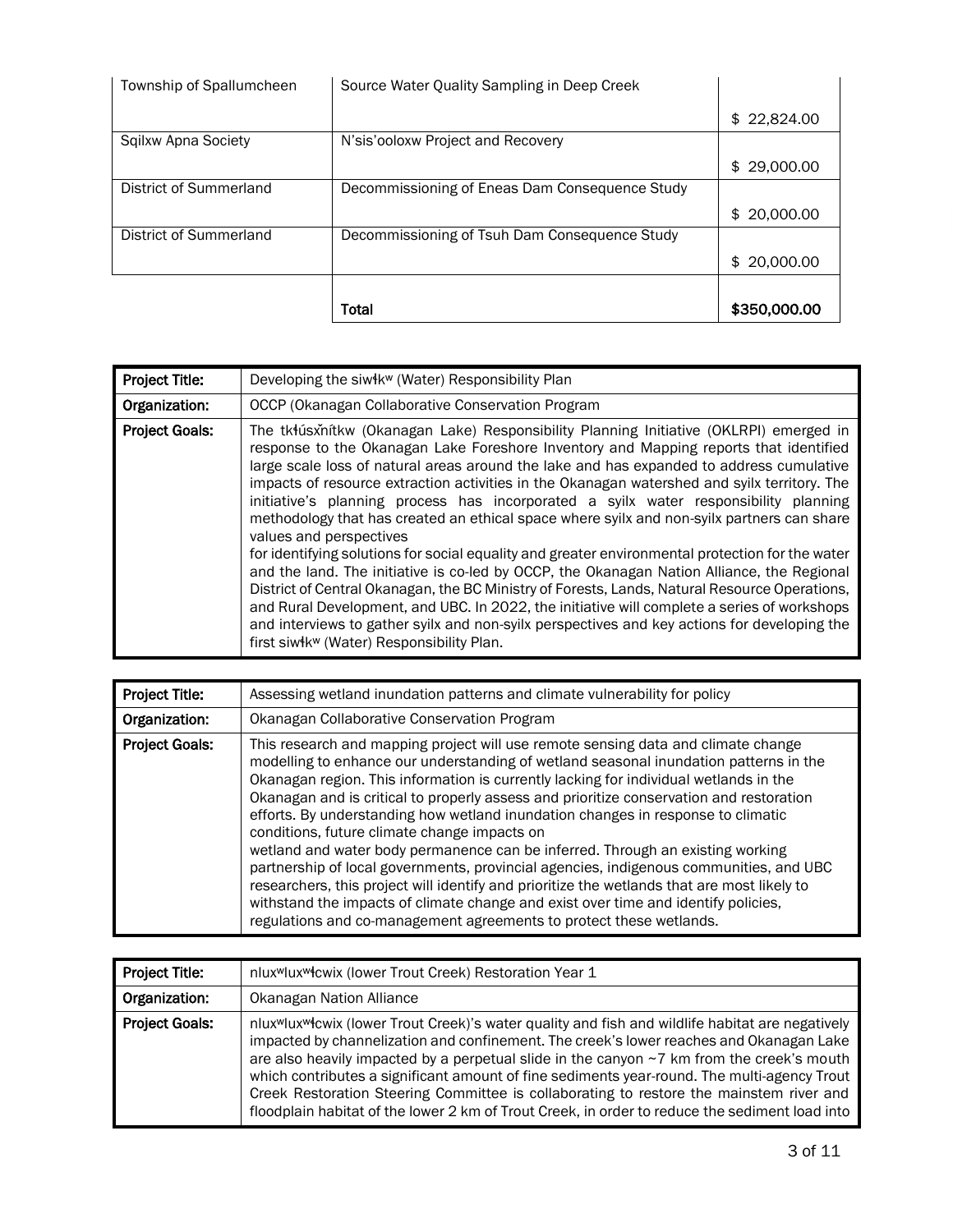| Trout Creek's lower 2 km and Okanagan Lake, and restore the self-sustaining, diverse fish                              |
|------------------------------------------------------------------------------------------------------------------------|
| and wildlife habitat which once existed in nlux <sup>w</sup> lux <sup>w</sup> lcwix (lower Trout Creek). These habitat |
| restoration efforts complement the District of Summerland's ongoing efforts to mitigate the                            |
| perpetual slide and primary source of sediment inputs. We expect planning and construction                             |
| to occur over multiple years. The current proposal is for Section 1, Year 1 construction                               |
| activities (in Reach 2, between canyon and Highway 97 Bridge).                                                         |

| <b>Project Title:</b> | Okanagan Lake Source Protection Plan and Wildfire Threat Assessment<br>2022                                                                                                                                                                                                                                                                                                                                                                                                                                                                                                                                                                                                                                                                                                                                                                                                                                                                                                                                                                                                                                                                                                                                                                                      |
|-----------------------|------------------------------------------------------------------------------------------------------------------------------------------------------------------------------------------------------------------------------------------------------------------------------------------------------------------------------------------------------------------------------------------------------------------------------------------------------------------------------------------------------------------------------------------------------------------------------------------------------------------------------------------------------------------------------------------------------------------------------------------------------------------------------------------------------------------------------------------------------------------------------------------------------------------------------------------------------------------------------------------------------------------------------------------------------------------------------------------------------------------------------------------------------------------------------------------------------------------------------------------------------------------|
| Organization:         | District of Lake Country                                                                                                                                                                                                                                                                                                                                                                                                                                                                                                                                                                                                                                                                                                                                                                                                                                                                                                                                                                                                                                                                                                                                                                                                                                         |
| <b>Project Goals:</b> | This project will provide DLC with a Source Protection Plan for their Okanagan Lake Intake<br>and monitor the effects of the devastating White Rock Lake Wildfire on the North Basin of<br>Okanagan Lake. Using the OBWB Source Water Protection Toolkit, DLC will update their 2010<br>Source Assessment using recent north basin studies, including those conducted by DLC in<br>2020/2021, to develop their Source Response Plan. Prior research by DLC and BC ENV<br>lowers project costs, expedites the delivery timeline, and enhances the understanding of<br>source water quality trends. DLC's north basin studies concluded prior to the wildfire provide<br>a unique opportunity for a BACI assessment of the immediate threat to the North Basin posed<br>by the White Rock Lake Wildfire. Other research determined that there is high risk of<br>watershed failures in the multiple burned watersheds (Clarke, 2022). This monitoring will<br>also provide an early warning of degraded creek plumes that will be shared promptly with<br>other water suppliers in the north basin including RDCO, RDNO and OKIB. The Source<br>Protection Plan will enable DLC to enact policy and to advocate for basin-wide source water<br>quality protection. |

| <b>Project Title:</b> | MCRI Monitoring and Restoration Planning                                                                                                                                                                                                                                                                                                                                                                                                                                                                                                                                                                                                                                                                                                                                                                                                                                                                                                                                                                                                                                                                                                                                                                                                                                                         |
|-----------------------|--------------------------------------------------------------------------------------------------------------------------------------------------------------------------------------------------------------------------------------------------------------------------------------------------------------------------------------------------------------------------------------------------------------------------------------------------------------------------------------------------------------------------------------------------------------------------------------------------------------------------------------------------------------------------------------------------------------------------------------------------------------------------------------------------------------------------------------------------------------------------------------------------------------------------------------------------------------------------------------------------------------------------------------------------------------------------------------------------------------------------------------------------------------------------------------------------------------------------------------------------------------------------------------------------|
| Organization:         | Mission Creek Restoration Initiative (MCRI)                                                                                                                                                                                                                                                                                                                                                                                                                                                                                                                                                                                                                                                                                                                                                                                                                                                                                                                                                                                                                                                                                                                                                                                                                                                      |
| <b>Project Goals:</b> | This 2022/23 project application marks the final year of this 3-year initiative. This year's<br>phase will continue monitoring a series of fish/fish habitat parameters according to standard<br>methodology to assess habitat quantity and quality, and associated fish utilization over time.<br>Continue monitoring stability and functionality of restoration structures as well as channel<br>geomorphic conditions according to established flood protection standards and restoration<br>objective. Contribute to MCRI Phase 2 habitat conservation and restoration implementation<br>for lower Mission Creek. This year's focus is on development of an engineered design for<br>restoring a priority reach as directed by the Plan. Continue utilizing a MCRI Coordinator to<br>ensure all aspects of Phase 1 and Phase 2 related project planning/delivery, and MCRI<br>Steering Committee function are managed to provide maximum benefits. Continue outreach<br>and communication services to highlight MCRI and supporting<br>organizations over the long term, this project will be an important contributor to Mission<br>Creek ecosystem recovery, improvements to flood protection, water quantity and quality, and<br>increased economic, recreational, and cultural benefits. |

| <b>Project Title:</b> | Phase II: Assessing Microplastics in Okanagan Lake                                                                                                                                                                                                                                                                                                                                                                                                                                                                                                                                                                                                                                                                                                                                                                                                                                                                                                               |
|-----------------------|------------------------------------------------------------------------------------------------------------------------------------------------------------------------------------------------------------------------------------------------------------------------------------------------------------------------------------------------------------------------------------------------------------------------------------------------------------------------------------------------------------------------------------------------------------------------------------------------------------------------------------------------------------------------------------------------------------------------------------------------------------------------------------------------------------------------------------------------------------------------------------------------------------------------------------------------------------------|
| Organization:         | Seven in the Ocean                                                                                                                                                                                                                                                                                                                                                                                                                                                                                                                                                                                                                                                                                                                                                                                                                                                                                                                                               |
| <b>Project Goals:</b> | This project will expand on the 2021 microplastics scoping study ("Phase I") and quantify<br>microplastic abundance from North to South and subsurface. Initial results from Phase I<br>suggest that microplastics are indeed present in the Lake, but more evaluation is needed to<br>quantify abundance throughout the lake - from surface to sediment. This project ("Phase II")<br>will expand sampling efforts to include more areas of the lake including sub-surface as well<br>as sediment sampling. Phase II will also continue its work with the City of Kelowna's<br>Wastewater Treatment Facility to gather more data on microplastic abundance in treated<br>wastewater, as well as incorporating biosolids to the sampling protocol. Establishing<br>localized sampling and analysis protocols will allow this project to be replicated over time,<br>with the goal of gathering enough data to inform mitigation strategies. These data will also |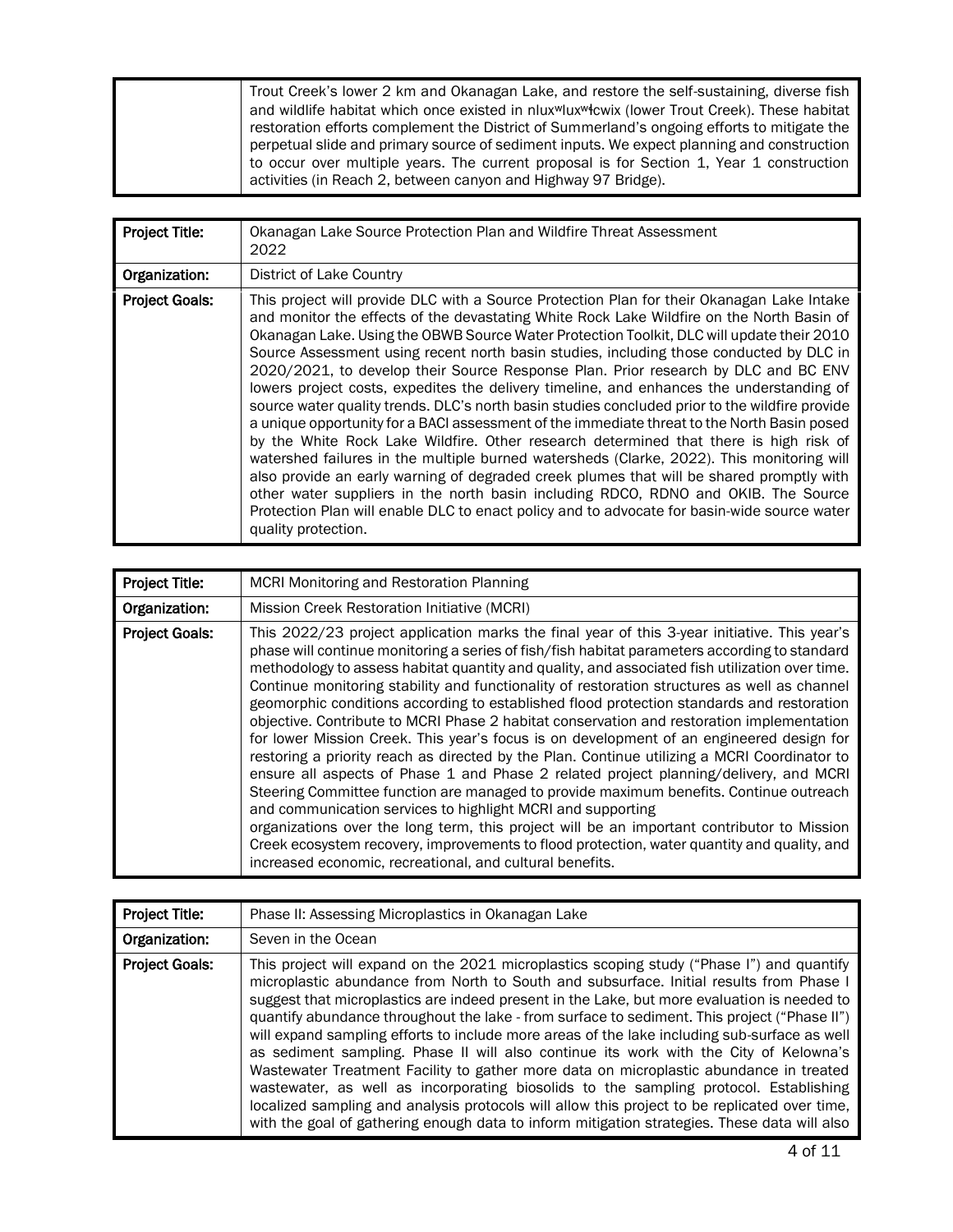| inform communication strategies to the public on actions individuals, homeowners,    |
|--------------------------------------------------------------------------------------|
| corporations and local governments can take to reduce microplastic shedding into the |
| environment.                                                                         |

| Project Title:        | Groundwater - stream exchange on alluvial fans of the Okanagan Valley -<br>Phase 2                                                                                                                                                                                                                                                                                                                                                                                                                                                                                                                                                                                                                                                                                                                                                                                                                                                                                                                                                                                                                                                                                                                                                                                                                                                                                                                                                                                                                                                                                                                                                                    |
|-----------------------|-------------------------------------------------------------------------------------------------------------------------------------------------------------------------------------------------------------------------------------------------------------------------------------------------------------------------------------------------------------------------------------------------------------------------------------------------------------------------------------------------------------------------------------------------------------------------------------------------------------------------------------------------------------------------------------------------------------------------------------------------------------------------------------------------------------------------------------------------------------------------------------------------------------------------------------------------------------------------------------------------------------------------------------------------------------------------------------------------------------------------------------------------------------------------------------------------------------------------------------------------------------------------------------------------------------------------------------------------------------------------------------------------------------------------------------------------------------------------------------------------------------------------------------------------------------------------------------------------------------------------------------------------------|
| Organization:         | Okanagan Nation Alliance                                                                                                                                                                                                                                                                                                                                                                                                                                                                                                                                                                                                                                                                                                                                                                                                                                                                                                                                                                                                                                                                                                                                                                                                                                                                                                                                                                                                                                                                                                                                                                                                                              |
| <b>Project Goals:</b> | Surface flows across alluvial fans are required for fish to access spawning and rearing habitat<br>at key times throughout the year. In the Okanagan, critical times for fish passage align with<br>natural low flow periods and in the summer and fall, irrigation demand. In many systems,<br>groundwater maintains flow in streams during these low flow periods when precipitation is<br>also low. One of the critical knowledge gaps identified in the recent Environmental Flow<br>Needs Project completed by ONA and the OBWB is the extent of water exchange between<br>surface streams and adjacent groundwater on alluvial fans throughout the Okanagan valley.<br>ONA aims to address this knowledge gap by identifying hydraulic connectivity between<br>streams and alluvial aquifers, and, for a select critical creek, estimating the volumes of water<br>exchanged, using desktop and field-based methods. In Phase 1, ONA explored the<br>usefulness (and limitations) of various techniques for observing the direction and magnitude<br>of surface water - groundwater exchange in winter flow conditions on Shingle Creek. Phase<br>2 of the study proposes to extend observations and analysis throughout the hydrologic year,<br>to assess methods that specifically assess the role of the streambed in moderating the<br>exchange, groundwater age, and to interweave Traditional Ecological Knowledge with the up-<br>to-now Western science approach. The methods tested may also be applied to identifying<br>source waters and hence source water protection of aquifers connected to streams in similar<br>environments. |

| <b>Project Title:</b> | N'sis'ooloxw Project and Recovery                                                                                                                                                                                                                                                                                                                                                                                                                                                                                                                                                                                                                                                                                                                                                                                                                                                                                                                                                                                                                                                                                                                                                                                                    |
|-----------------------|--------------------------------------------------------------------------------------------------------------------------------------------------------------------------------------------------------------------------------------------------------------------------------------------------------------------------------------------------------------------------------------------------------------------------------------------------------------------------------------------------------------------------------------------------------------------------------------------------------------------------------------------------------------------------------------------------------------------------------------------------------------------------------------------------------------------------------------------------------------------------------------------------------------------------------------------------------------------------------------------------------------------------------------------------------------------------------------------------------------------------------------------------------------------------------------------------------------------------------------|
| Organization:         | Sqilxw Apna Society                                                                                                                                                                                                                                                                                                                                                                                                                                                                                                                                                                                                                                                                                                                                                                                                                                                                                                                                                                                                                                                                                                                                                                                                                  |
| <b>Project Goals:</b> | Sqilxw Apna aims to restore the N'sis'ooloxw Creek riparian strip to that of a functioning living<br>system of prospering vitality with and alongside the Sqilxw people of the North Okanagan<br>Syilx. This recovery project phase emerges as an opportunity to respond directly to the<br>wildfires of 2021. The goal of this phase encourages restoration, from initial assessments to<br>the reintegration of a diversity of plant species, to empower Sqilxw agency and build<br>community capacity, and to inspire young people to take up larger roles in the site's future<br>promotion and preservation. By concentrating new planting densities, we expect the<br>N'sis'ooloxw riparian zone to go through rapid forest system succession, protecting the water<br>source's natural biofiltering capacity, drought tolerance, fire resilience, and pest resistance<br>found in established old growth forests. This project addresses Sqilxw climate action goals<br>of holism in siwłk <sup>w</sup> (water) relations by enacting Sqilxw protocols, knowledge, ethics, eco-<br>ethnography and relational kinship building, aimed at reconnecting Sqilxw Elders, youth and<br>families to Sqilxw territory, meaningfully. |

| <b>Project Title:</b> | Snow Storage Location Risk Assessment                                                                                                                                                                                                                                                                                                                                                                                                                                                                                                                                                                                                                                                                                                                                                                                                                                                                                               |
|-----------------------|-------------------------------------------------------------------------------------------------------------------------------------------------------------------------------------------------------------------------------------------------------------------------------------------------------------------------------------------------------------------------------------------------------------------------------------------------------------------------------------------------------------------------------------------------------------------------------------------------------------------------------------------------------------------------------------------------------------------------------------------------------------------------------------------------------------------------------------------------------------------------------------------------------------------------------------|
| Organization:         | City of Kelowna                                                                                                                                                                                                                                                                                                                                                                                                                                                                                                                                                                                                                                                                                                                                                                                                                                                                                                                     |
| <b>Project Goals:</b> | Urban snow is exposed to contaminants from snow maintenance practices and traffic<br>activities. Snow storage locations have the potential to contaminate surface water,<br>groundwater and soil. Contaminants such as metals and suspended solids can be several<br>orders of magnitude higher in snowmelt opposed to stormwater runoff. There are currently<br>four snow storage locations that the City uses and with varying characteristics;<br>characteristics include paved/unpaved, connection/no connection to the City storm system,<br>vicinity to environmentally sensitive areas, etc. The goal of the study is to provide an overall<br>risk assessment of snow storage locations specific to the Okanagan region. The study would<br>involve sampling the four snow storage locations during the snow storage months and when<br>the snow piles are melting for contaminants such as metals, PAHs, and tire- derived |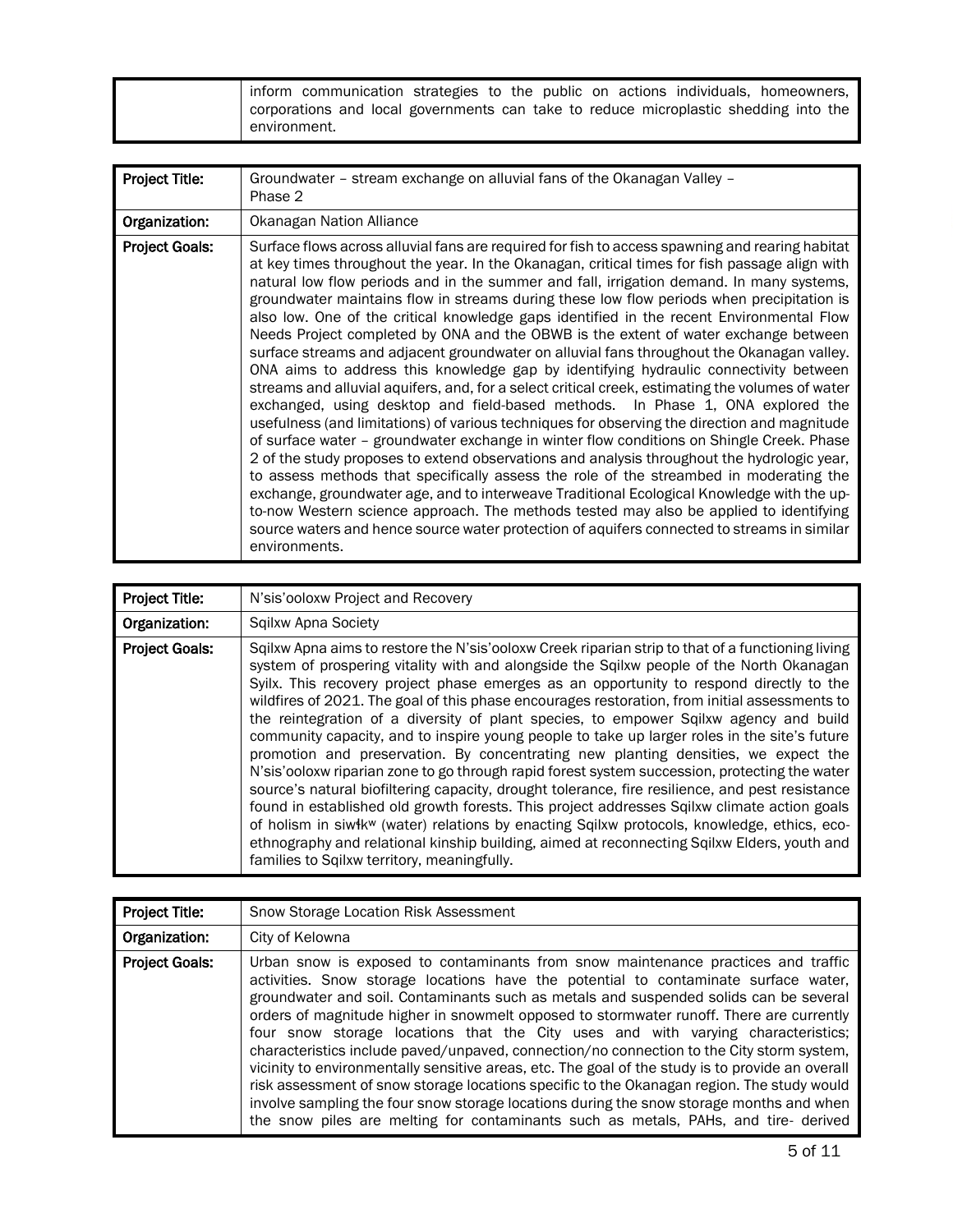| Project Title:        | Community engagement in riparian stewardship and yellow flag iris management                                                                                                                                                                                                                                                                                                                                                                                                                                                                                                                                                                                                                                                                                                                                                                                                                                                                                                                                                                                                                                                                                                                                                                                                                                                                                                                                                                                                                                                                                                                                                          |
|-----------------------|---------------------------------------------------------------------------------------------------------------------------------------------------------------------------------------------------------------------------------------------------------------------------------------------------------------------------------------------------------------------------------------------------------------------------------------------------------------------------------------------------------------------------------------------------------------------------------------------------------------------------------------------------------------------------------------------------------------------------------------------------------------------------------------------------------------------------------------------------------------------------------------------------------------------------------------------------------------------------------------------------------------------------------------------------------------------------------------------------------------------------------------------------------------------------------------------------------------------------------------------------------------------------------------------------------------------------------------------------------------------------------------------------------------------------------------------------------------------------------------------------------------------------------------------------------------------------------------------------------------------------------------|
| Organization:         | <b>OSSS</b>                                                                                                                                                                                                                                                                                                                                                                                                                                                                                                                                                                                                                                                                                                                                                                                                                                                                                                                                                                                                                                                                                                                                                                                                                                                                                                                                                                                                                                                                                                                                                                                                                           |
| <b>Project Goals:</b> | The first goal of this project is to maintain consistent public engagement in riparian, wetland<br>and water stewardship and conservation, to encourage people to take action for water and<br>riparian conservation. The second goal of this project is to engage local residents in a<br>strategic management of yellow-flag iris infestations, restoring riparian habitat within Eneas<br>Creek. Approximately 85% of riparian and wetland areas in the Okanagan have been<br>destroyed due to urban and agricultural development. Yellow-flag iris was introduced to North<br>America as an ornamental plant and now invades riparian areas and wetlands throughout<br>the Okanagan. It spreads through seeds, horizontal roots, and pieces of roots can break off<br>and form new plants. These plants form a thick, monoculture mat that reduces biodiversity,<br>damages wildlife habitat, causes flooding and displaces native trees and shrubs.<br>Residents face many barriers to undertaking conservation action on their properties that can<br>be boiled down to time, money, and skill. Without support, landowners are very unlikely to<br>apply for the permits/notifications required to manage invasive plants in their riparian areas.<br>Further, large patches of yellow-flag iris are best controlled with benthic barrier, which<br>requires specialized knowledge to install properly. This project also engages the community<br>as the creek is a vector for invasive plants and as such, managing from upstream to down in<br>a community coordinated manner is more strategic and will have more success. |

| Project Title:        | Source Water Quality Sampling in Deep Creek                                                                                                                                                                                                                                                                                                                                                                                                                                                                                                                                                                                                                                                                                                                                                                                                                                                                                                                                                                                                                                                                                                                                                                                                                                                                                                                                                                                                                                  |
|-----------------------|------------------------------------------------------------------------------------------------------------------------------------------------------------------------------------------------------------------------------------------------------------------------------------------------------------------------------------------------------------------------------------------------------------------------------------------------------------------------------------------------------------------------------------------------------------------------------------------------------------------------------------------------------------------------------------------------------------------------------------------------------------------------------------------------------------------------------------------------------------------------------------------------------------------------------------------------------------------------------------------------------------------------------------------------------------------------------------------------------------------------------------------------------------------------------------------------------------------------------------------------------------------------------------------------------------------------------------------------------------------------------------------------------------------------------------------------------------------------------|
| Organization:         | Township of Spallumcheen                                                                                                                                                                                                                                                                                                                                                                                                                                                                                                                                                                                                                                                                                                                                                                                                                                                                                                                                                                                                                                                                                                                                                                                                                                                                                                                                                                                                                                                     |
| <b>Project Goals:</b> | This project will collect water quality samples at 10 stations along Deep Creek within the<br>Township of Spallumcheen to assess the health of Deep Creek. In addition, three samples<br>will be taken in Otter Lake, one at the inlet, one at the outlet and one in the deepest location.<br>Parameters to test for include Ammonia nitrogen, Nitrogen-nitrates, phosphates, pH,<br>conductivity, turbidity, dissolved oxygen, and water temperature. This list may be expanded<br>as needed. The location of each water quality sample will aid in sourcing nutrient loading<br>locations in addition to fine tuning the prescription for each landowner (conducted in a<br>separate ongoing stream rehabilitation project with the Township of Spallumcheen). In<br>addition, the project will sample the quantity and diversity of aquatic invertebrates at<br>specified locations within Deep Creek. At present, seven sampling locations are proposed for<br>Deep Creek. The tolerance quotient of aquatic invertebrates can be used as an indicator of<br>water quality. Identifying the number and types of aquatic species will be used as an<br>indication of water quality and ecosystem health. Water samples will be obtained pre- and<br>post-freshet. Pre-freshet samples will be collected in April 2022. Post-freshet samples will be<br>collected in October 2022. Benthic sampling is best done in the early fall and is scheduled<br>for September 2022. |

| Project Title:        | A Baseline Study of the Cryptosporidium levels in Okanagan Lake                                                                                                                                                                                                                                                                                                                                                                                                                                  |
|-----------------------|--------------------------------------------------------------------------------------------------------------------------------------------------------------------------------------------------------------------------------------------------------------------------------------------------------------------------------------------------------------------------------------------------------------------------------------------------------------------------------------------------|
| Organization:         | Regional District of Okanagan Similkameen                                                                                                                                                                                                                                                                                                                                                                                                                                                        |
| <b>Project Goals:</b> | The goal of this study is to evaluate the risk presented by protozoan parasites such as<br>Cryptosporidium and Giardia to the domestic source water. This study will serve as a<br>component of RDOS's implementation of the Naramata Source Protection Plan and apply<br>the results generally to other intakes in the south basin of Okanagan Lake. This program will<br>also serve as a template for other water suppliers on how to perform protozoan monitoring<br>that is approved by IHA. |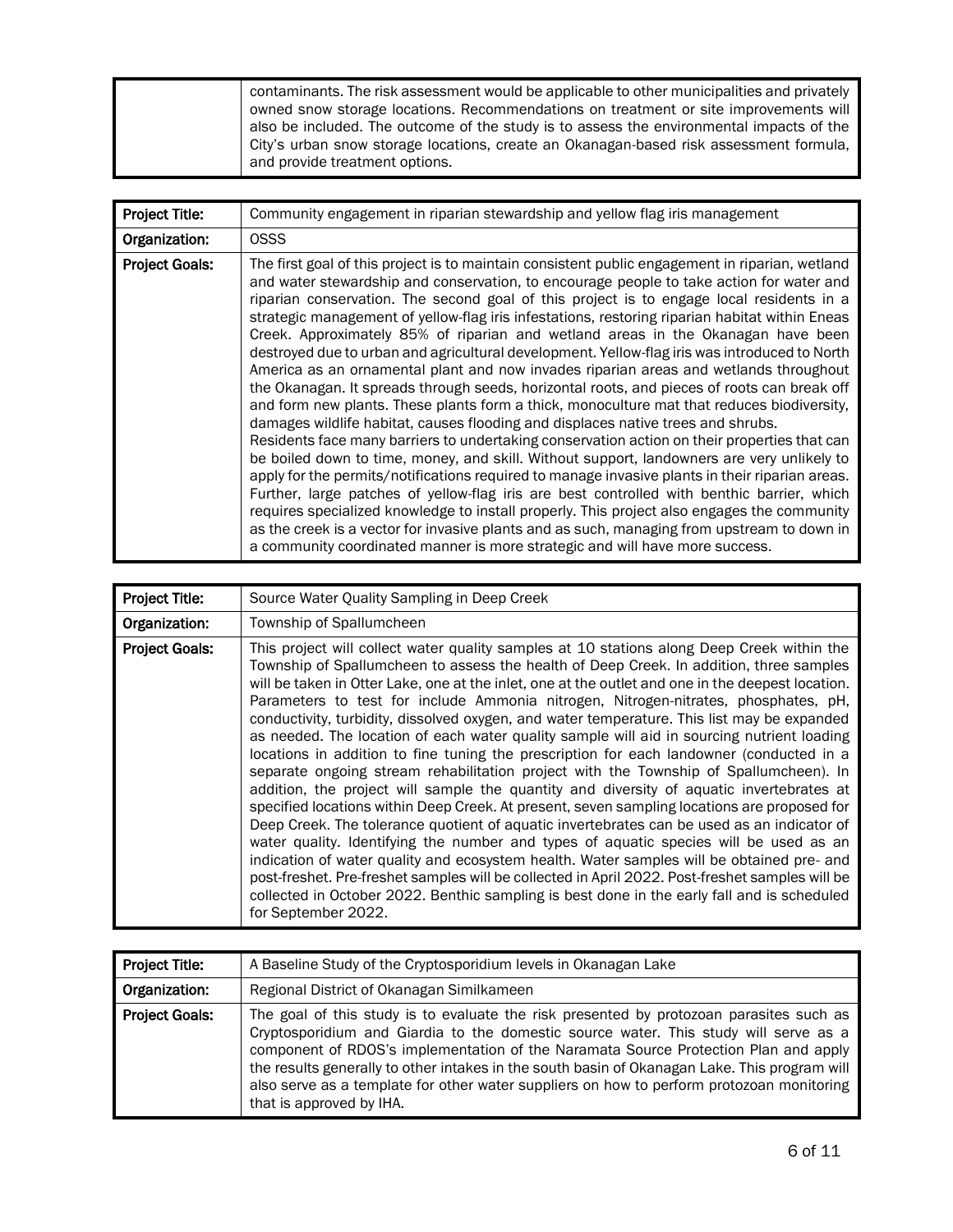| <b>Project Title:</b> | Water Smart Ambassador – Building sustainable futures for community                                                                                                                                                                                                                                                                                                                                                                                                                                                                                                                                                                                                                                                                                                                                                                                                                                                                                                                                                                                                                                                                                                                                                                                                                                                                                                                                                                     |
|-----------------------|-----------------------------------------------------------------------------------------------------------------------------------------------------------------------------------------------------------------------------------------------------------------------------------------------------------------------------------------------------------------------------------------------------------------------------------------------------------------------------------------------------------------------------------------------------------------------------------------------------------------------------------------------------------------------------------------------------------------------------------------------------------------------------------------------------------------------------------------------------------------------------------------------------------------------------------------------------------------------------------------------------------------------------------------------------------------------------------------------------------------------------------------------------------------------------------------------------------------------------------------------------------------------------------------------------------------------------------------------------------------------------------------------------------------------------------------|
| Organization:         | Town of Oliver                                                                                                                                                                                                                                                                                                                                                                                                                                                                                                                                                                                                                                                                                                                                                                                                                                                                                                                                                                                                                                                                                                                                                                                                                                                                                                                                                                                                                          |
| <b>Project Goals:</b> | All communities in the Okanagan Basin depend on local water sources for their drinking<br>water, and most have enjoyed a plentiful and predictable supply as their historical norm.<br>However, faced with the rising costs of water treatment and distribution, a widening<br>infrastructure gap, and a changing climate that brings more extreme weather events,<br>communities have many reasons to manage water more wisely.<br>It is the goal of the Town of Oliver to educate water users on conservation strategies and<br>build local capacity to implement effective water conservation plans, policies and actions by<br>hiring a Water Smart Ambassador to engage the public. This goal will help serve protection<br>and restoration of source waters.<br>The Water Smart Ambassador will promote previous conservation education programs and<br>make recommendations within the updated Water Conservation Plan 2022; perform<br>residential, commercial, and municipal irrigation audits and surveys<br>while<br>collecting/compiling/analyzing/reporting on data regarding general water usage; conduct<br>public relations and education activities on new city-led initiatives and projects related to<br>general water conservation through on-site appointments and assessments, local markets<br>and other community events; and complete additional communications and outreach<br>programs within the community. |

| Project Title:        | Decommissioning of Eneas Dam Consequence Study                                                                                                                                                                                                                                                                                                                                                                                                                                                                                                                                                                                                                                                                                                                                                                                                                                                                                                  |
|-----------------------|-------------------------------------------------------------------------------------------------------------------------------------------------------------------------------------------------------------------------------------------------------------------------------------------------------------------------------------------------------------------------------------------------------------------------------------------------------------------------------------------------------------------------------------------------------------------------------------------------------------------------------------------------------------------------------------------------------------------------------------------------------------------------------------------------------------------------------------------------------------------------------------------------------------------------------------------------|
| Organization:         | District of Summerland                                                                                                                                                                                                                                                                                                                                                                                                                                                                                                                                                                                                                                                                                                                                                                                                                                                                                                                          |
| <b>Project Goals:</b> | The overall objective of the project is to produce a study to determine the consequences of<br>both decommissioning Eneas Dam and keeping it in service. Eneas dam stores a small<br>volume of water in it's reservoir compared to the water available in the water system. The<br>dam is inspected regularly per Dam Safety but the water has not been released for<br>consumption in many years. The study will help to determine (if the dam remains in<br>operation) capital work and costs required to become compliant with Dam Safety including<br>but not limited to adequate vehicle access, and repairs or upgrades to the spillway, intake,<br>outfall, and log boom; future potential capital work and costs for the 20 year horizon;<br>continued operational costs; current downstream consequence; effectiveness to store water<br>in the reservoir; Benefit of the water stored in the reservoir; and current recreational use. |
|                       | If the dam was to be decommissioned, the study will determine continued beneficial use of<br>this volume of water; capital work and costs required; environmental impacts such as erosion<br>and aquatic life; process to dismantle the structure; ongoing operations and costs; potential<br>downstream consequence; avoid loss of licensing capacity of the reservoir by assigning this<br>license elsewhere; effect on community water supply needs; water quality or other potential<br>consequences; and impacts on recreational use.                                                                                                                                                                                                                                                                                                                                                                                                      |

| Project Title:        | Decommissioning of Tsuh Dam Consequence Study                                                                                                                                                                                                                                                                                                                                                                                                                                                                                                                                                                                                                                                                                                                                                                                                                                                                                                                                                                                             |
|-----------------------|-------------------------------------------------------------------------------------------------------------------------------------------------------------------------------------------------------------------------------------------------------------------------------------------------------------------------------------------------------------------------------------------------------------------------------------------------------------------------------------------------------------------------------------------------------------------------------------------------------------------------------------------------------------------------------------------------------------------------------------------------------------------------------------------------------------------------------------------------------------------------------------------------------------------------------------------------------------------------------------------------------------------------------------------|
| Organization:         | District of Summerland                                                                                                                                                                                                                                                                                                                                                                                                                                                                                                                                                                                                                                                                                                                                                                                                                                                                                                                                                                                                                    |
| <b>Project Goals:</b> | The overall objective of the project is to produce a study to determine the consequences of<br>both decommissioning Tsuh Dam and keeping it in service. Tsuh dam stores a small volume<br>of water in its reservoir compared to the water available in the water system. The dam is<br>inspected regularly per Dam Safety but the water has not been released for consumption in<br>many years. The study will help to determine (if the dam remains in operation) capital work<br>and costs required to become compliant with Dam Safety including but not limited to<br>adequate vehicle access, and repairs or upgrades to the spillway, intake, outfall, and log<br>boom; future potential capital work and costs for the 20 year horizon; continued operational<br>costs; current downstream consequence; effectiveness to store water in the reservoir;<br>Benefit of the water stored in the reservoir; and current recreational use.<br>If the dam was to be decommissioned, the study will determine continued beneficial use of |
|                       | this volume of water; capital work and costs required; environmental impacts such as erosion                                                                                                                                                                                                                                                                                                                                                                                                                                                                                                                                                                                                                                                                                                                                                                                                                                                                                                                                              |